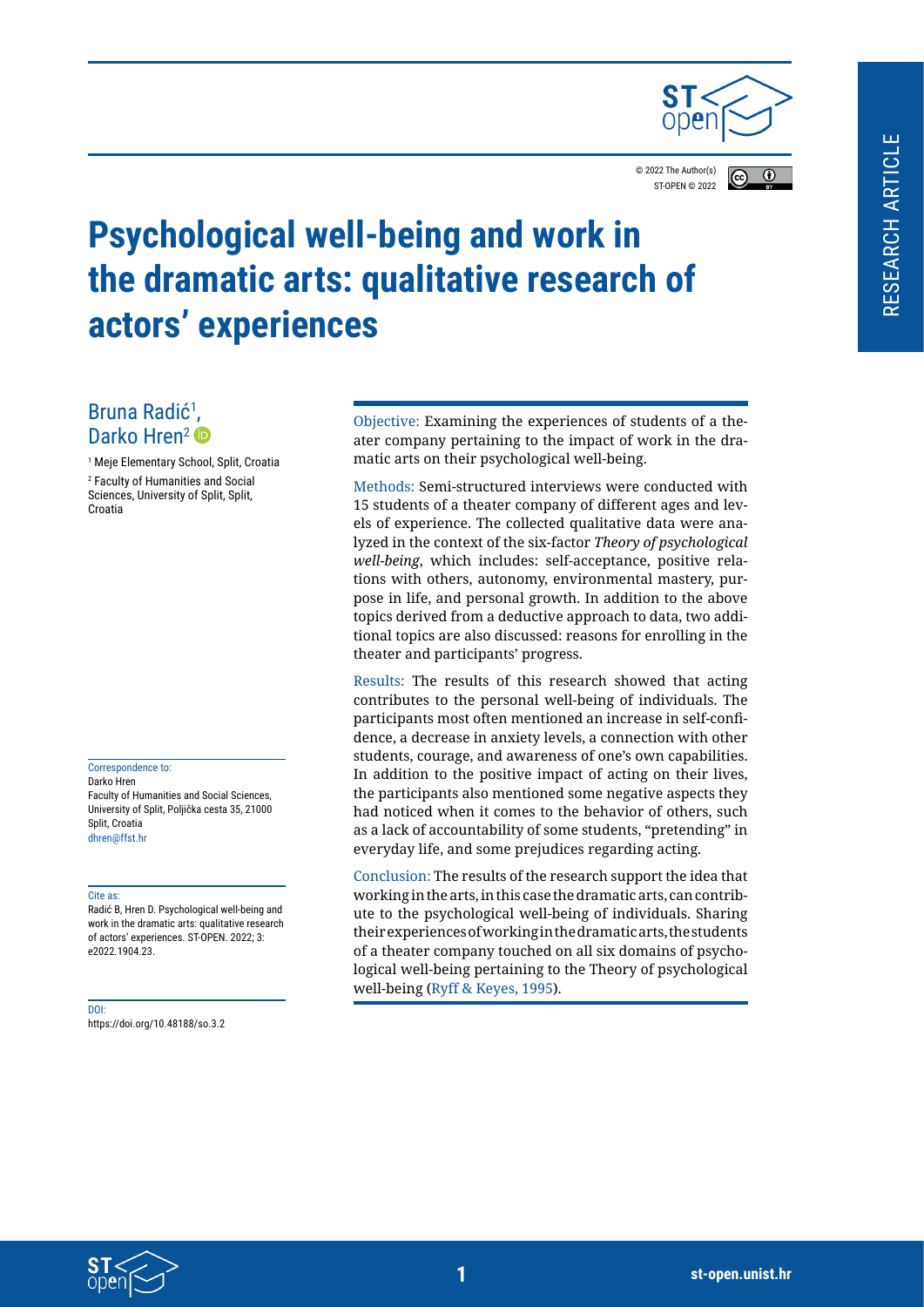## **Introduction**

In the 1980s, a growing body of research emerged seeking to examine well-being. Such attempts were mostly focused on exploring only positive human conditions, such as contentment and happiness in life, but they paid little attention to the key question: What is the very core of human well-being ([Ryff, 2013\)](#page-18-1)? Fundamental aspects of well-being involve much more than happiness in life, and they concern all human conditions and relations. Well-being is a value that is inseparable from the question of what it really means to be human, i.e., from one's striving to develop personal qualities and healthy interpersonal relationships ([Ryff, 2013\)](#page-18-1).

In this context, the Theory of psychological well-being [\(Ryff & Keyes, 1995](#page-18-0)) lists six factors through which one's life experiences influence the perception of oneself as a psychologically functional person. Those are:

- *• Self-aceptance*. People who have a high level of self-acceptance are aware of their positive and negative sides and accept them, and they also look positively at past events in their lives. People with a low level of self-acceptance are dissatisfied with themselves, look with disappointment at events that have already taken place, are worried about their personal qualities, and want to be different than they are.
- *• Positive relations with others*. People with a high level of this quality have warm, cordial and sincere relationships with others and are interested in the well-being of others. They are capable of strong empathy, attachment and intimacy and understand the nature of human relationships as a constant giving and receiving. People with a low level of this quality have few close and sincere relationships and find it difficult to be cordial and open.
- *• Autonomy*. People with a high level of autonomy set their own behaviors and goals, are independent, and can resist social pressures to think or act in a certain way. People with a low level of autonomy worry about the expectations and assessments of others, rely on the opinions of others when making important decisions, and accept social pressures.
- *• Environmental mastery*. Individuals with a high level of this factor feel they can effectively manage events in their lives and take advantage of the opportunities they are given. Also, they are able to choose or create opportunities for themselves in order to satisfy their own needs and values. On the other hand, people with low levels of this factor have difficulty managing everyday tasks, consider themselves incapable of changing or improving their environment, and are unaware of new opportunities.
- *• Purpose in life*. People with a purpose in life have goals and a sense of focus towards them, as well as their own aspirations. Individuals with low levels of this factor lack a sense of meaning in life, have vague goals and aspirations, and lack a sense of direction in life.
- *• Personal growth*. People who have a sense of constant progress, see themselves growing and thriving in various aspects of life, are open to new experiences, and

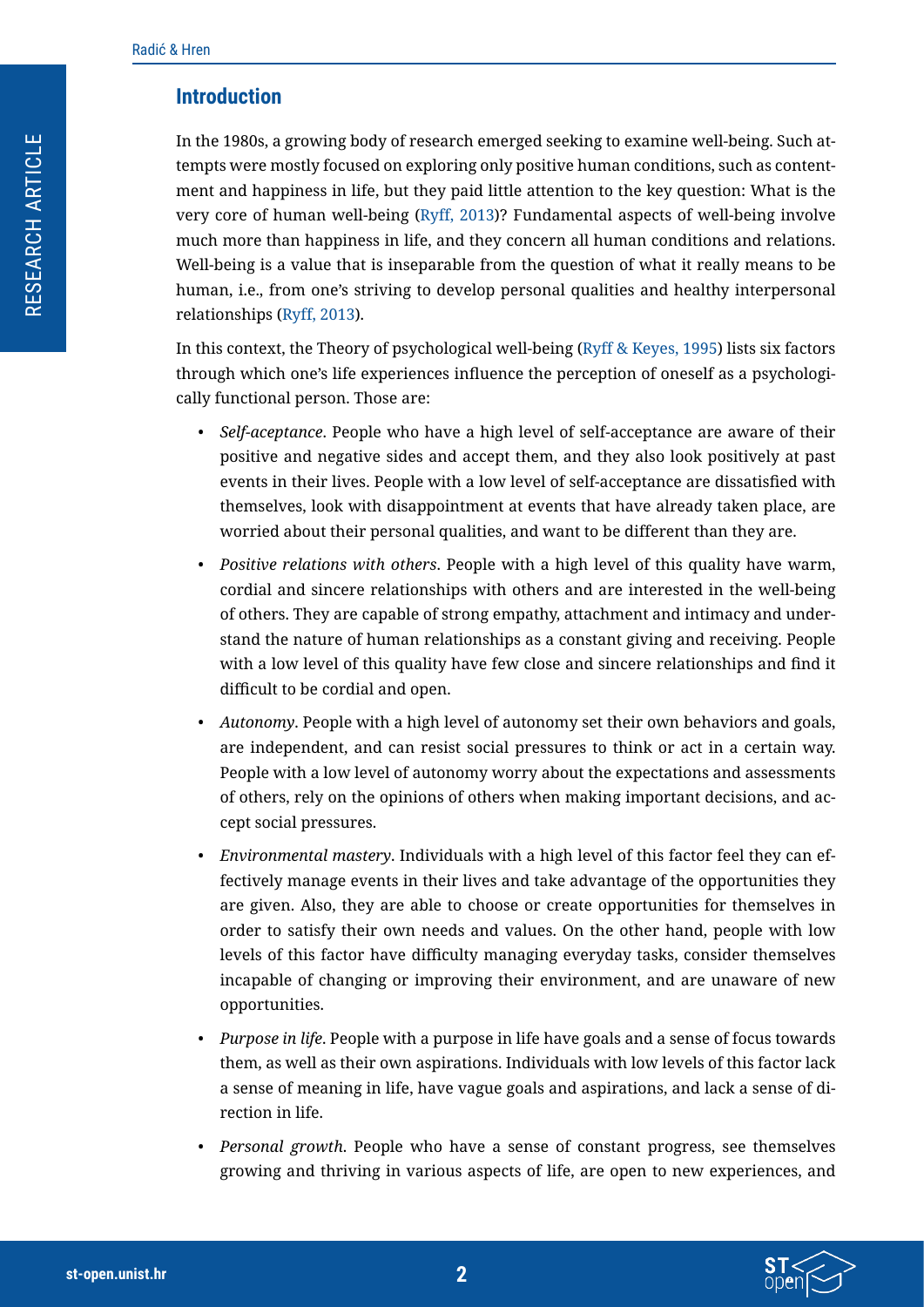know how to realize their potential. People with a low level of this factor do not know how to improve themselves over time, are often bored and indifferent, and feel powerless when it comes to developing new attitudes and behaviors.

It is important to note that the factors pertaining to the psychological well-being described in the above way include the ability to overcome obstacles and cope with challenges inside and outside a person. Thus, according to this theoretical perspective, psychological well-being is not the same as happiness and contentment. It is closer to *eudaimonia*, a term used by Aristotle in Nicomachean Ethics to describe the highest virtue of life, namely growth toward the realization of a person's true and noblest nature ([Ryff, 2018\)](#page-18-2).

From the eudaimonic perspective, one might ask themselves the following question: What parts of life enrich and nurture the realization of people's potential? One of the proposed responses is the inclusion of the arts and humanities in research on psychological well-being [\(Ryff, 2018](#page-18-2)). In the medical field, it is becoming more and more clear that philosophy, literature, poetry, visual arts, motion picture arts and music affect the patients' health, and even contribute to the development of empathy in health professionals [\(Crawford, Brown,](#page-17-0)  [Baker, Tischler, & Abrams, 2015](#page-17-0); [Stuckey & Nobel, 2010\)](#page-18-3). Moreover, there is a growing interest in the arts and humanities as key social ideals in the context of living "good" lives and creating "good" societies ([Edmondson, 2004;](#page-17-1) [Nussbaum, 2010](#page-18-4)). Said efforts are of paramount importance as we are witnessing a decline in the status of the arts and humanities in the academic community ([Hanson & Health, 1998\)](#page-18-5). In addition, there is less and less interest in art exhibits and the performing arts in the general population ([Ryff, 2018\)](#page-18-2). Finally, within the field of psychology and education, some interest has emerged in the ways in which art contributes to different aspects of one's psychological well-being [\(Ryff,](#page-18-2)  [2018](#page-18-2)).

From its beginnings, art has been a means of expressing one's feelings, insecurities and interests. In this sense, special emphasis should be put on dramatic arts because of the actors' ability to experience and become aware of a number of emotional states.

In 2018, Vandenbroucke and Meeks conducted a study to examine the extent to which one's involvement in the theater scene affects the level of their psychological well-being. The research included individuals who occasionally attend theater performances, as well as regular theater subscribers ([Vandenbroucke & Meeks, 2018\)](#page-18-6). The results showed advantages both on the personal level and wider level. They found that regular attendance at theater performances contributed to the development of important social relationships, as well as that it leads to a sense of community, personal psychological stimulation, and positive feelings in participants ([Vandenbroucke & Meeks, 2018\)](#page-18-6). It is interesting to note that art, in this case theater, affects the perception of one's psychological well-being even if one participates in the performance as a spectator, and not as an actor.

In 2015, researchers Wimpenny and Savin-Baden conducted a study to examine the impacts of "active" involvement in acting on participants. The authors wanted to examine the benefits of one's involvement in dramatic activities for the purpose of improving and maintaining the health and personal well-being of socially isolated and marginalized people over the age of 50 [\(Wimpenny & Savin-Baden, 2014](#page-18-7)). The research involved several steps, with some of them being interviews with participants and drama workshops led by

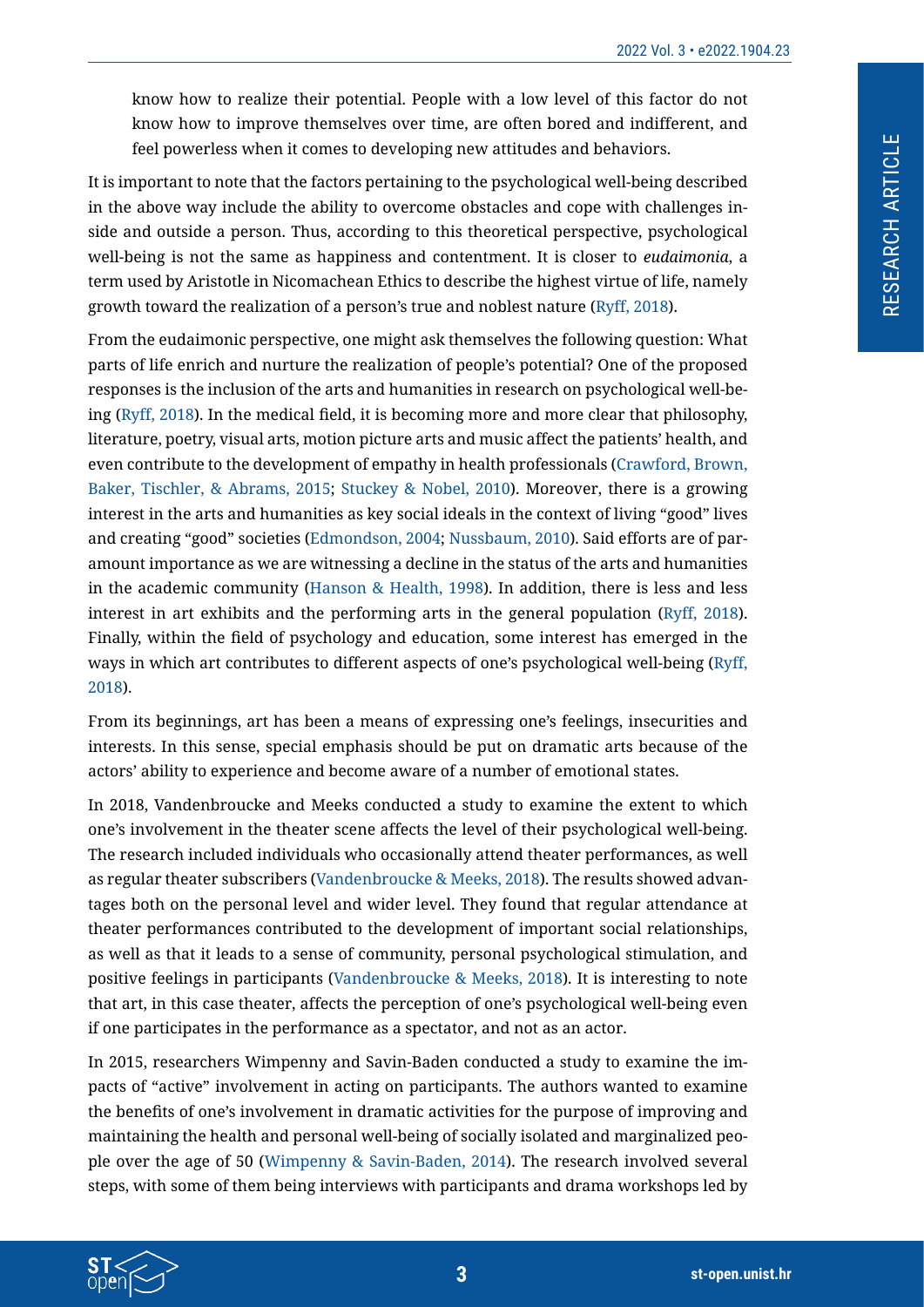a qualified performing artist ([Wimpenny & Savin-Baden, 2014](#page-18-7)). The participants actively participated in the work of the local theater, and thus also in the carrying out of the research, namely over one year. The results showed that active involvement in the dramatic arts provides participants with the opportunity for creative encounters and processes such as developing new interpersonal relationships, from peer and family relationships to those with the audience ([Wimpenny & Savin-Baden, 2014](#page-18-7)). Furthermore, sharing personal stories and public appearances helped the participants when it comes to their perception of boosting their self-esteem and developing stage skills ([Wimpenny & Savin-Baden, 2014\)](#page-18-7).

The aim of this research was to examine the experiences of students of a theater company (PlayDrama Performing Arts Theater) pertaining to the impact of work in the dramatic arts on their psychological well-being. Considering the complexity of psychological wellbeing, and its link to dramatic arts, we wanted to explore dramatic arts within the Theory of psychological well-being [\(Ryff & Keyes, 1995](#page-18-0)), using a qualitative approach. This enabled us to gain an in depth insight of the experiences of students of PlayDrama Performing Arts Theater.

#### **Methods**

Qualitative research deals with studying the ways in which people understand the world and the experiences they have. In doing so, it is important to understand the meaning that a person attaches to the events they experienced, as well as the ways in which they deal with certain situations. Consequently, the core of qualitative research is the quality of one's experiences, and not the identification of cause-and-effect relationships ([Willig,](#page-18-8)  [2008\)](#page-18-8). In an epistemological sense, we have chosen a generic qualitative approach, without opting for any specific philosophical foundations on which our analysis is to be based ([Bradburry-Jones et al., 2017\)](#page-17-2).

#### *Sample size*

The criterion on the basis of which the required or sufficient sample size is established in qualitative research is saturation, namely the moment where the inclusion of new participants does not lead to any new data. Although in qualitative research there is no rule regarding the optimal number of participants whose statements will lead to data saturation (which depends on a number of factors, such as the aims of the research or the characteristics of participants), Hennink, Kaiser, & Marconi [\(2016\)](#page-18-9) claim that nine interviews are enough to achieve code saturation, i.e. the moment when new codes do not appear in the participants' responses. Guest, Namey, & Mitchell [\(2013\)](#page-18-10) recommend the inclusion of fifteen participants as a general guide. Consequently, we also decided to include 15 participants in our research.

#### *Participants*

We recruited participants who regularly attend classes at the PlayDrama Performing Arts Theater. PlayDrama is a theater company that includes both professional and amateur actors. It regularly stages plays, and often supports young, unaffirmed actors.

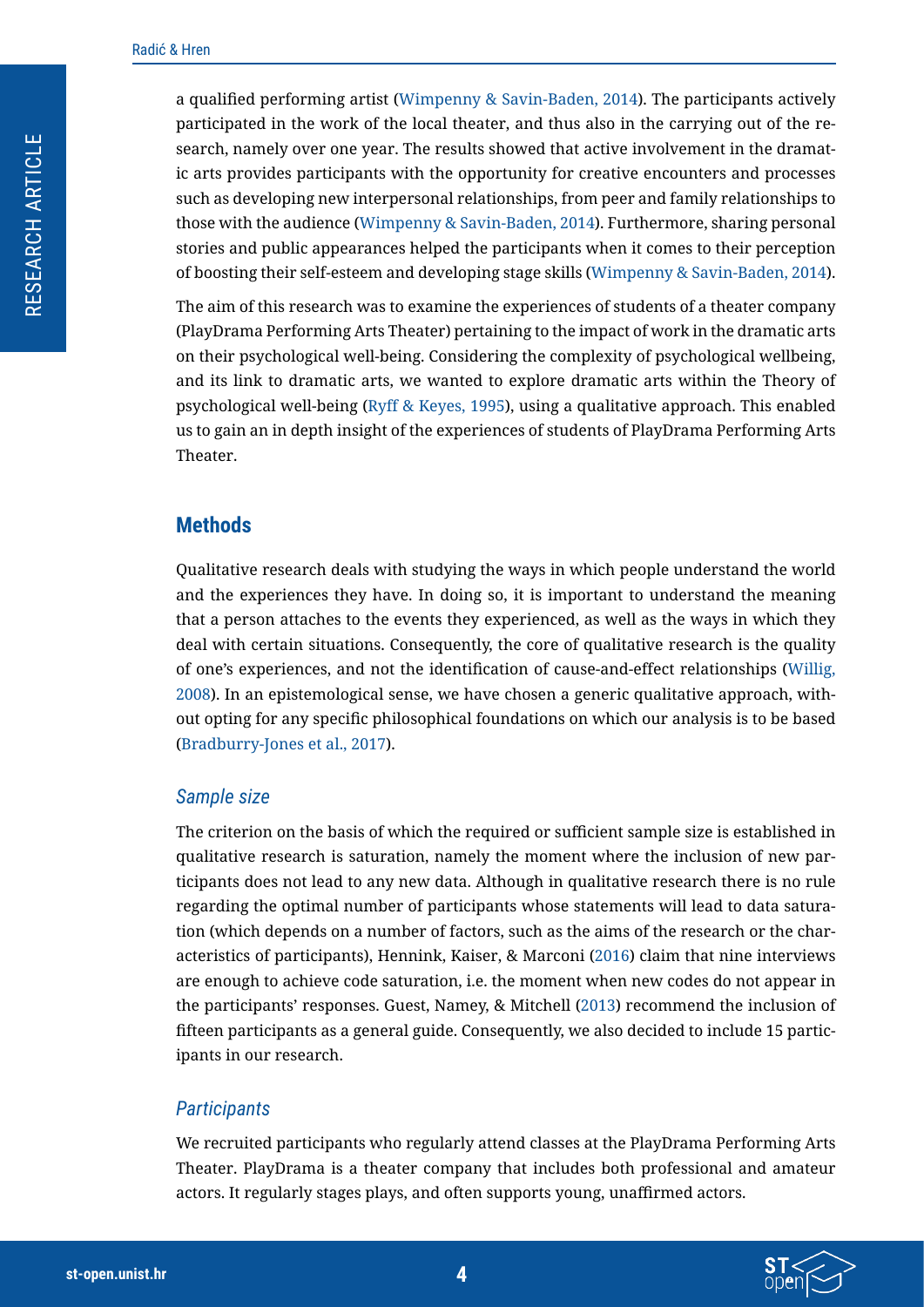To ensure sufficient sample heterogeneity, we chose participants from different groups of the PlayDrama Performing Arts Theater and with different levels of experience (between two and nine years). The heterogeneity of the sample provides insight into different perspectives related to the aim of the research, as well as into experiences, which is a common aim of qualitative research. For the purpose of this study the first author, herself also a member of the PlayDrama Theater, approached each selected participant and explained the purpose of the interviews. All approached participants agreed to be interviewed.

All fifteen interviews were conducted successfully. Fifteen participants were involved in the research, namely ten women and five men. The youngest person was 21 years old, and the oldest was 61 years old. Fourteen respondents were current students of the PlayDrama Performing Arts Theater, and one was a former member (**[Table 1](#page-4-0)**).

| rable 1. Reflect of the participants' personal information (sex) age, fears active in Flags raina staals) |     |     |                                     |  |
|-----------------------------------------------------------------------------------------------------------|-----|-----|-------------------------------------|--|
| Participant                                                                                               | Sex | Age | Years active in<br>PlayDrama studio |  |
| V.B.                                                                                                      | F   | 61  | 9                                   |  |
| D. Z.                                                                                                     | М   | 23  | 3                                   |  |
| I. B.                                                                                                     | F   | 27  | 4                                   |  |
| M. O.                                                                                                     | F   | 49  | 5                                   |  |
| L. M.                                                                                                     | Μ   | 35  | 4                                   |  |
| L. Š.                                                                                                     | М   | 25  | 4                                   |  |
| L. P.                                                                                                     | F   | 29  | $\mathbf{2}$                        |  |
| M. P.                                                                                                     | F   | 47  | 7                                   |  |
| V. Z.                                                                                                     | F   | 33  | 4                                   |  |
| I. Z.                                                                                                     | F   | 42  | 5                                   |  |
| K. R.                                                                                                     | F   | 53  | 4                                   |  |
| N. K.                                                                                                     | F   | 25  | $\overline{2}$                      |  |
| <b>B.K.</b>                                                                                               | М   | 21  | $\overline{2}$                      |  |
| G. K.                                                                                                     | F   | 55  | 5                                   |  |
| P. M.                                                                                                     | М   | 34  | 4                                   |  |

<span id="page-4-0"></span>Table 1. Review of the participants' personal information (sex, age, years active in PlayDrama studio)

#### *Semi-structured interview*

In order to collect qualitative data on the experiences of drama workshop participants, the semi-structured interview method was used ([Brinkman & Kvale, 2014\)](#page-17-3), and reported according to Standards for reporting qualitative research (O'Brien, Harris, Beckman, Reed, & Cook , 2014). Semi-structured interviews allow the collection of data related to topics of interest to the researcher, while leaving the participants the freedom to talk about topics that are not planned in advance. An interview guide was developed by both coauthors, with the main part referring to how acting has affected the participants' daily lives so far (**[Table 2](#page-5-0)**). The sub-questions within the guide served as reminders for the researcher (BR) and as an incentive to the participants if they had not already touched on a certain topic. If a participant talked about something that was not planned by the guide, and the researcher assessed that it was related to the topic and aim of the research, she would let the participant continue and would try to gain better insight into the participant's experience, namely using spontaneous sub-questions.

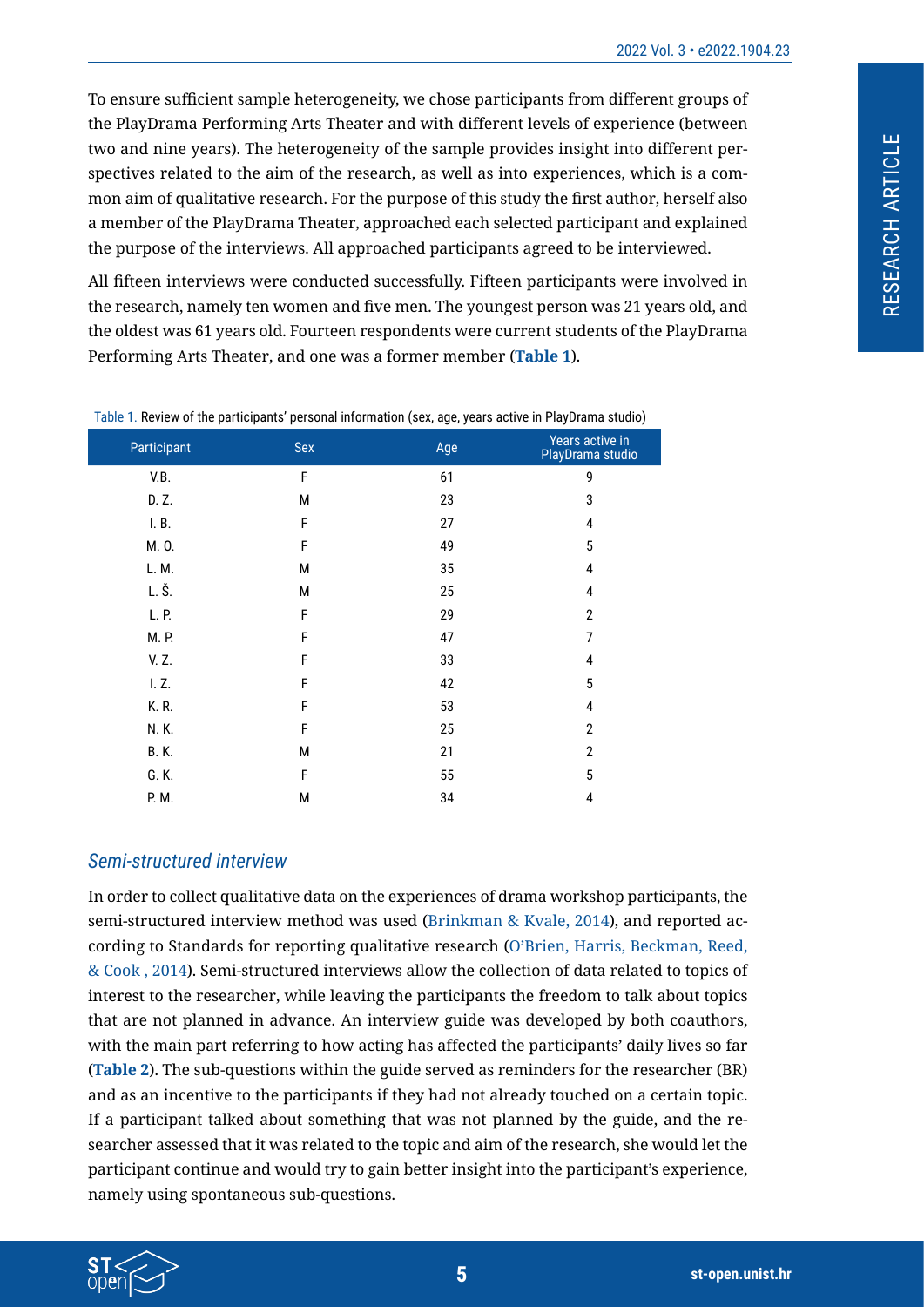RESEARCH ARTICLE

RESEARCH ARTICLE

<span id="page-5-0"></span>

| Part of the interview         | <b>Objective</b>                                                                                                                                                                        | <b>Ouestions</b>                                                                                                                                                                                                                                                                                                                                                                                                                                                                                                                                                                                                                                                                                                                                                                                 |
|-------------------------------|-----------------------------------------------------------------------------------------------------------------------------------------------------------------------------------------|--------------------------------------------------------------------------------------------------------------------------------------------------------------------------------------------------------------------------------------------------------------------------------------------------------------------------------------------------------------------------------------------------------------------------------------------------------------------------------------------------------------------------------------------------------------------------------------------------------------------------------------------------------------------------------------------------------------------------------------------------------------------------------------------------|
| Introduction to the interview | Get to know the participant, discuss the<br>reasons they enrolled in the performing<br>arts theater. Allow the participant and<br>interviewer to relax and engage in conver-<br>sation. | - Tell me about how you started acting.<br>- Why did you decide to enroll in the<br>PlayDrama Performing Arts Theater?<br>- How long have you been a member of the<br>theater?                                                                                                                                                                                                                                                                                                                                                                                                                                                                                                                                                                                                                   |
|                               |                                                                                                                                                                                         | - Tell me something about how your acting<br>affects your daily life.                                                                                                                                                                                                                                                                                                                                                                                                                                                                                                                                                                                                                                                                                                                            |
| Central part of the interview | Find out how the experience of work in the<br>dramatic arts has affected and continues<br>to affect the student's daily life.                                                           | Sub-questions:<br>- How does acting affect your perception<br>of yourself?<br>- Can you tell me more about how acting af-<br>fects your relationships within and outside<br>the performing arts theater?<br>- In what ways does acting help you influ-<br>ence events in your life?<br>- Have you personally improved in any way<br>because of acting? If yes, please tell me in<br>which aspects and how.<br>- Have you found any new opportunities<br>through acting? If you have, please tell me<br>more about them.<br>- Can you tell me how important the direc-<br>tor's comments are for you, and how much<br>you are guided by your own feelings when<br>evaluating your success in a role?<br>- Have you noticed any changes in other<br>students that have come about due to<br>acting |
| End of interview              | Determine if the participant has anything<br>else to say that has not yet been discussed<br>in the interview. End of interview.                                                         | - Is there anything we may not have talked<br>about that you would like to add or high-<br>light?                                                                                                                                                                                                                                                                                                                                                                                                                                                                                                                                                                                                                                                                                                |

#### *Conducting the research*

The first author conducted all the interviews and transcribed them. Most of the interviews (12 of them) were conducted in administrative offices of the PlayDrama Theater, with the exception of two pilot interviews, as well as one interview that took place in a hospitality facility. Two pilot interviews took place at the workplace and at the home of a close friend, respectively. The first interview was recorded on October 23, 2018, and the last (the 15th) one was held on March 6, 2019. The interviews lasted between 15 minutes and 1 hour. The course of all 15 interviews was audio recorded with a cell phone device, i.e. its voice recorder option. An interview was scheduled with each participant separately, and it was explained to them that their participation was entirely voluntary, that they would not receive any compensation for their participation, as well as that they could cancel or quit the interview at any time without explanation. At the beginning of the meeting, the aim of the research was again briefly explained to each participant. They were also informed that the interview would be recorded, and that based on said recordings, anonymized transcripts would be created, where particular attention would be paid to removing any information that could identify the participants. In the process of transcript creation, the names and surnames of the participants were replaced by a letter and a number. The interviews were conducted once the participants had given their informed consent to participate.

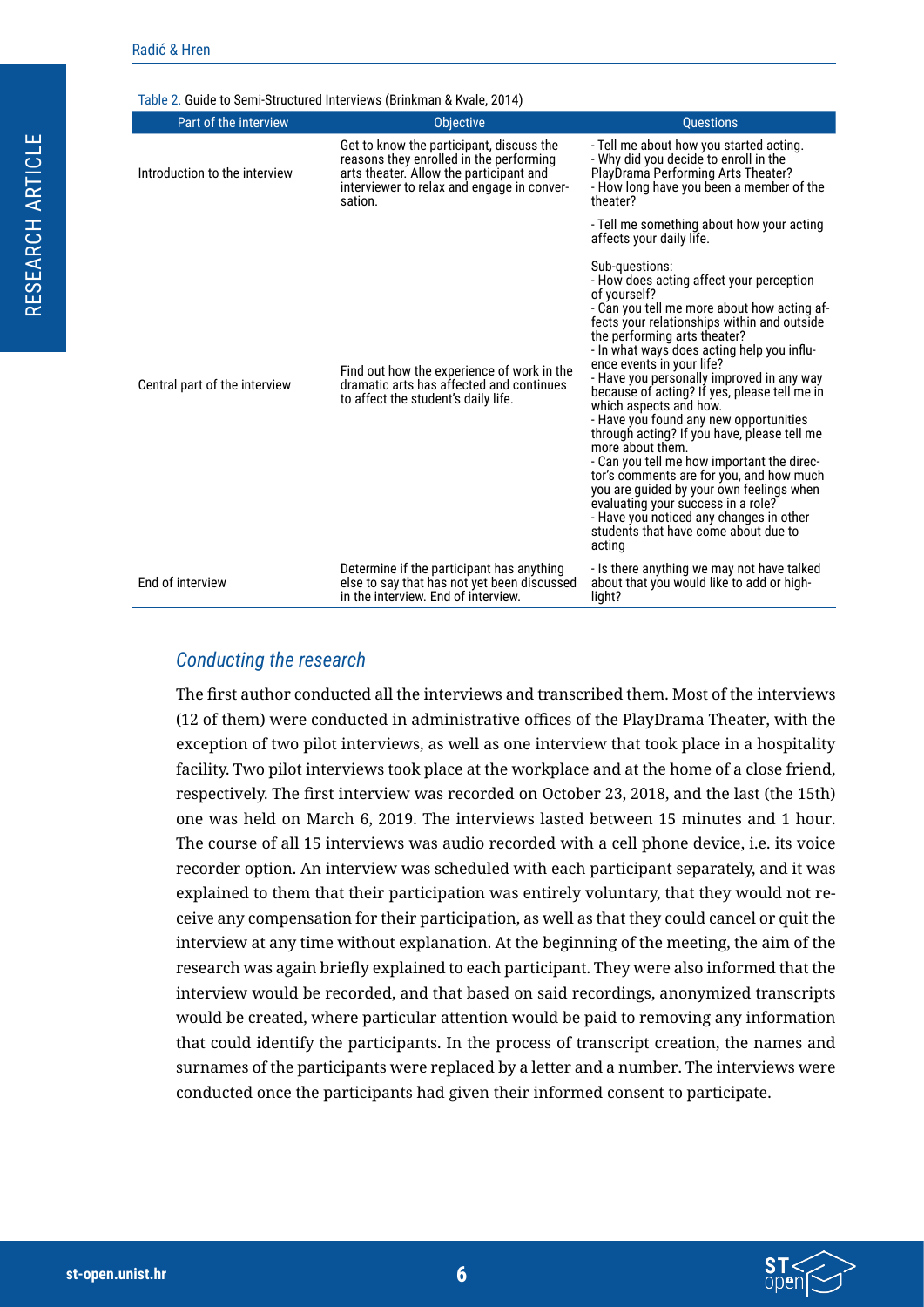#### *Data analysis*

Since we have identified the Theory of psychological well-being ([Ryff, 1989](#page-18-11)) as the starting point for the understanding of psychological well-being, we approached data analysis by combining a deductive and inductive approach. The deductive part pertained to the fact that in developing the codebook we used six categories that were not based on the answers obtained, but represented six factors that were predetermined by the Theory of psychological well-being ([Ryff, 1989\)](#page-18-11): self-acceptance, positive relations with others, autonomy, environmental mastery, purpose in life, and personal growth. Thus, we looked at the participants' responses in the context of that theory, i.e., we sought to examine whether said factors could be identified when participants spoke about the impact of acting on their personal lives. On the other hand, data analysis pertaining to this research included an inductive approach, which consisted of individual answers completing and "building" an already specified category. This is an example of an inductive approach because we started from the individual, to then cover the general as well: with their individual observations and responses, the participants developed and enriched the set categories. With the inductive approach, we created additional codes that were not provided by the starting theoretical framework.

The data analysis was informed by the steps given by ([Braun & Clarke, 2006](#page-17-4)) when describing the thematic analysis steps (although we deviated from their model by pre-setting six topics based on said six factors of psychological well-being):

- 1. getting acquainted with data
- 2. creation of initial codes and sub-codes
- 3. identification of topics (code organization patterns)
- 4. revision of topics
- 5. final definition and naming of topics
- 6. drawing up a report.

We started developing the codebook immediately after conducting and transcribing the first interview. The researcher BR carried out the initial coding in continuous consultation with a more experienced researcher, scientist DH. The codebook stabilized after 13 interviews. After that, no new codes were identified. The data analysis was performed using MS Word for Windows.

### *Reflexivity*

The researcher BR also used to be a student of the PlayDrama Performing Arts Theater, and she is currently actively involved in their work as one of the directors. Due to said impossibility of a completely objective approach to this research, each phase had to be approached reflexively. When selecting participants for the interview, individuals whom she did not know personally or with whom she did not have the opportunity to establish significantly close relations were chosen. That way, an attempt was made to approach the interviews with as little previously shared experience with the participants as possible, which was very difficult. Even if she did not know the participants before the interview,

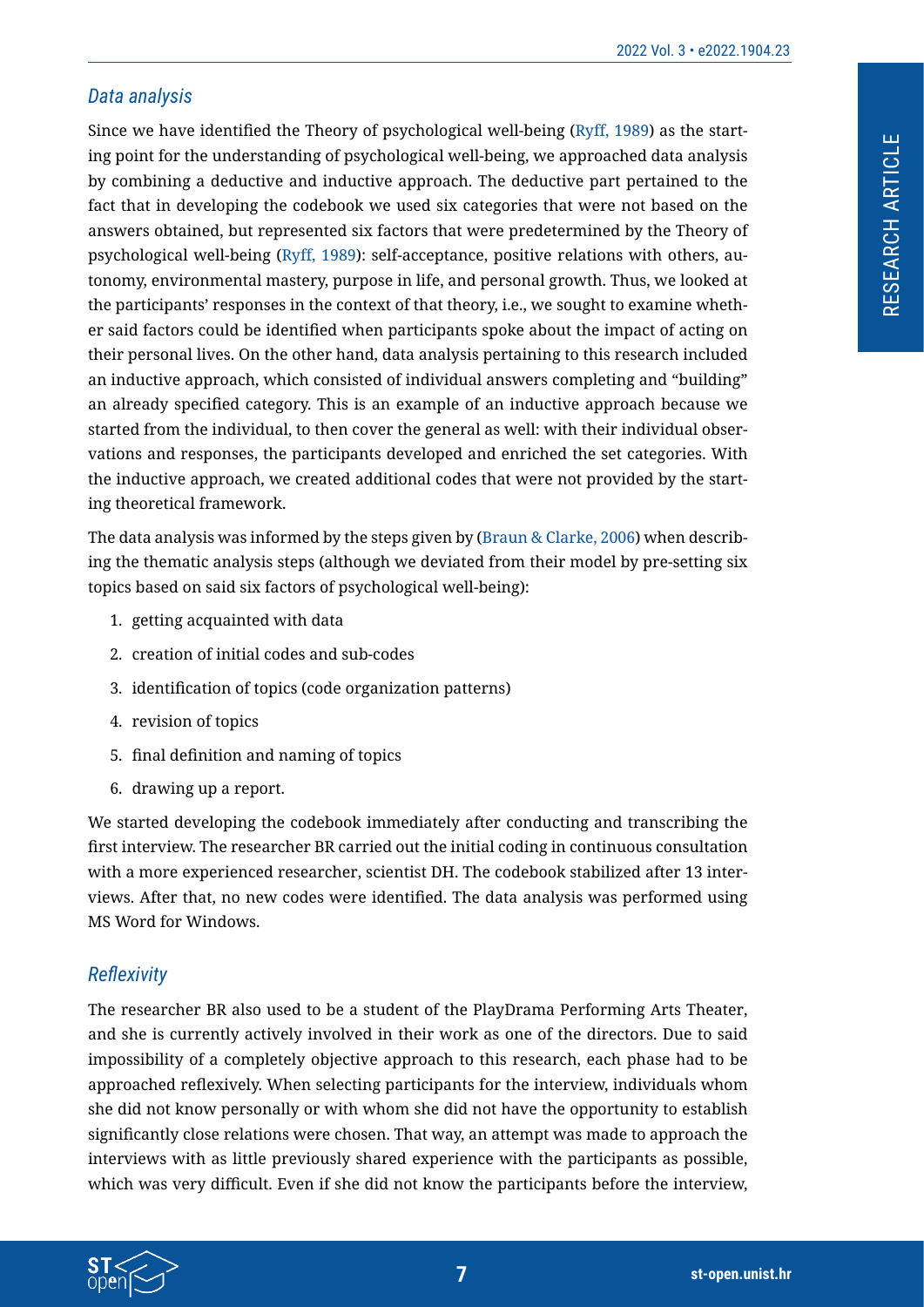the interviewer found it difficult to maintain complete impartiality and "separation" from them. On the other hand, during the first two interviews, personal connection with the participants did not present a challenge. Two pilot interviews were conducted with close friends with whom she spent a lot of time in the performing arts theater. The purpose of these two initial interviews was to test out the questions on close friends who could help her deal with any anxiety or difficulties during the interviewing process.

The researcher DH led the research and has many years of experience in working with expressive techniques (music, dance, visual arts...) in the context of psychotherapy, personal growth and development. Moreover, art and artistic expression are an important part of his life.

#### **Results**

The analysis of the collected data covered the following eight topics (samples of significance) and their subtopics. Those are: "Self-acceptance", "Relations with others", "Autonomy", "Environmental mastery", "Purpose in life", "Personal growth", "Reasons for enrollment in the theater" and "Participants' progress". The first six topics were selected based on the Theory of psychological well-being [\(Ryff, 1989\)](#page-18-11) and its six factors, and two were inductively identified during the processing itself (**[Table 3](#page-7-0)**).

#### <span id="page-7-0"></span>Table 3. Review of the eight topics and their subtopics

| <b>Topics</b>                            | <b>Subtopics</b>                                                                                                                    |  |  |
|------------------------------------------|-------------------------------------------------------------------------------------------------------------------------------------|--|--|
| Self-acceptance                          | Problems with personal qualities<br>٠<br>Perception of oneself<br>٠<br>Emotions<br>٠                                                |  |  |
| Relations with others                    | Positive relations<br>٠<br>Recognition of negative aspects<br>٠<br>Family and friends<br>٠                                          |  |  |
| Autonomy                                 | Impact on one's own life<br>٠<br>Time for oneself<br>٠<br>Wrong assumptions of taking care of oneself<br>٠<br>Work on the role<br>٠ |  |  |
| <b>Environmental mastery</b>             | New opportunities<br>٠<br>Negative aspects<br>٠<br>Work<br>٠<br>Facing problems<br>$\bullet$                                        |  |  |
| Purpose in life                          | Approach towards acting<br>$\bullet$<br>Continued engagement<br>٠<br>Work process<br>$\bullet$<br>About life<br>٠                   |  |  |
| Personal growth                          | Competences<br>٠<br>Body<br>٠<br>Room for progress - more<br>٠                                                                      |  |  |
| Reasons for enrollment in the<br>theater | Love of acting<br>$\bullet$<br>Other reasons<br>٠                                                                                   |  |  |
| Participants' progress                   | Acting<br>٠<br>Personality<br>٠                                                                                                     |  |  |

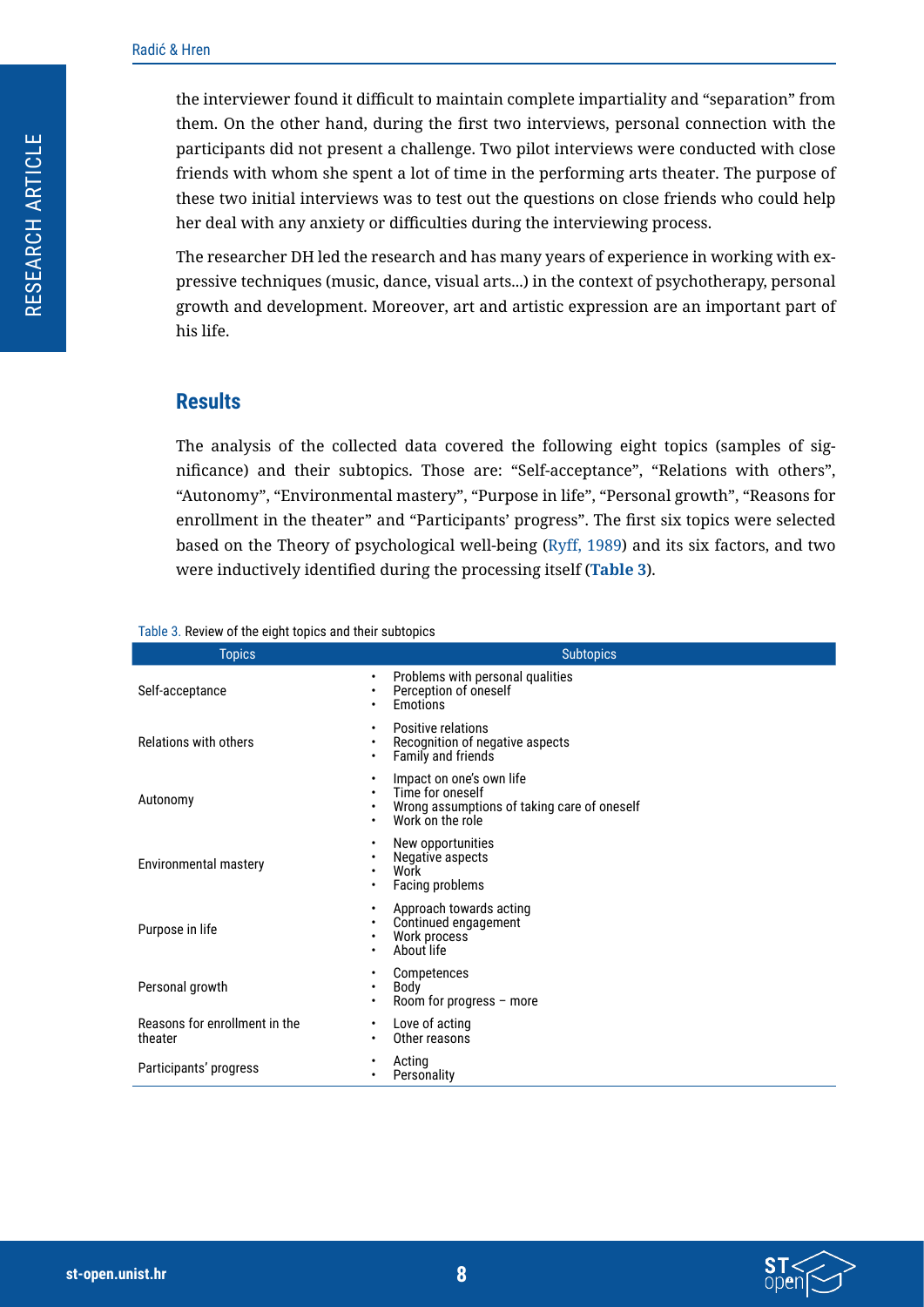The first topic ("Self-acceptance") is divided into three subtopics: "Problems with personal qualities", "Perception of oneself" and "Emotions". "Problems with personal qualities" contain codes talking about the participants' personal problems before enrolling in the theater. Most participants state that, before enrolling in the performing arts theater, they had low self-esteem, suffered from anxiety, were insecure, did not know how to recognize their own talent and would change their minds about enrolling in the theater. In two cases, the participants also mention fighting with depression.

*I didn't dare audition at all because I always thought acting was for people that are better than me, and I didn't really feel good in my own skin. (V. B., 61)*

*Well, at first, I couldn't even think about it because I would get terribly anxious. Then I couldn't even think about how it affects me, because anxiety was my main preoccupation... (L. M., 35)*

*[...] I really fell into a lethargy, that was my outlook on life, and it was really killing me, it started killing everything that was alive in me. (V. Z., 33)*

The subtopic "Perception of oneself" follows some clear changes that occurred after the participants enrolled in the theater. As the greatest benefits of their work in the theater, the participants mentioned the feeling of liberation and self-confidence, the disappearance of anxiety, and their perception of their age. It is clear that the students with a low level of self-acceptance have reached a higher level, which also includes a positive attitude towards themselves.

The last subtopic ("Emotions") includes the participants' views on raising awareness of their emotions and on ways of dealing with them. The participants mention that with acting they can regulate their feelings more easily, as well as deal with any difficulties in an appropriate manner.

*I think it helps me when things are urgent and pressing – the pressure doesn't affect me that much, so I am able to do what I need to do. That is great because before, when things would upset me like that, it would be much harder for me to react and do what I needed to do. I think I'm calmer now in every sense of that word. (L. P., 29)*

The second topic ("Relations with others") also consists of three subtopics: "Positive relations", "Recognition of negative aspects" and "Family and friends". Interestingly, two extremes have emerged in this category when it comes to the responses about positive and negative relations with other people, and especially with the other participants. As for the positive aspects, the participants very often mentioned the connection between different people. They focused on a sense of pride, togetherness, friendship, sincerity and trust.

*[...] the connection between people is palpable. I don't want go get all poetic, but the feeling is extraordinary, you can just feel that those people are close to you...(D. Z., 23)*

*[...] after all, they're really people you care about. In the beginning, they were just strangers to me, just people I would see twice a week, but in the end, I realized that I actually loved them and cared about them, that I would be sorry if I left and if I wouldn't be able to see them anymore, because they became important to me. (B. K., 21)*

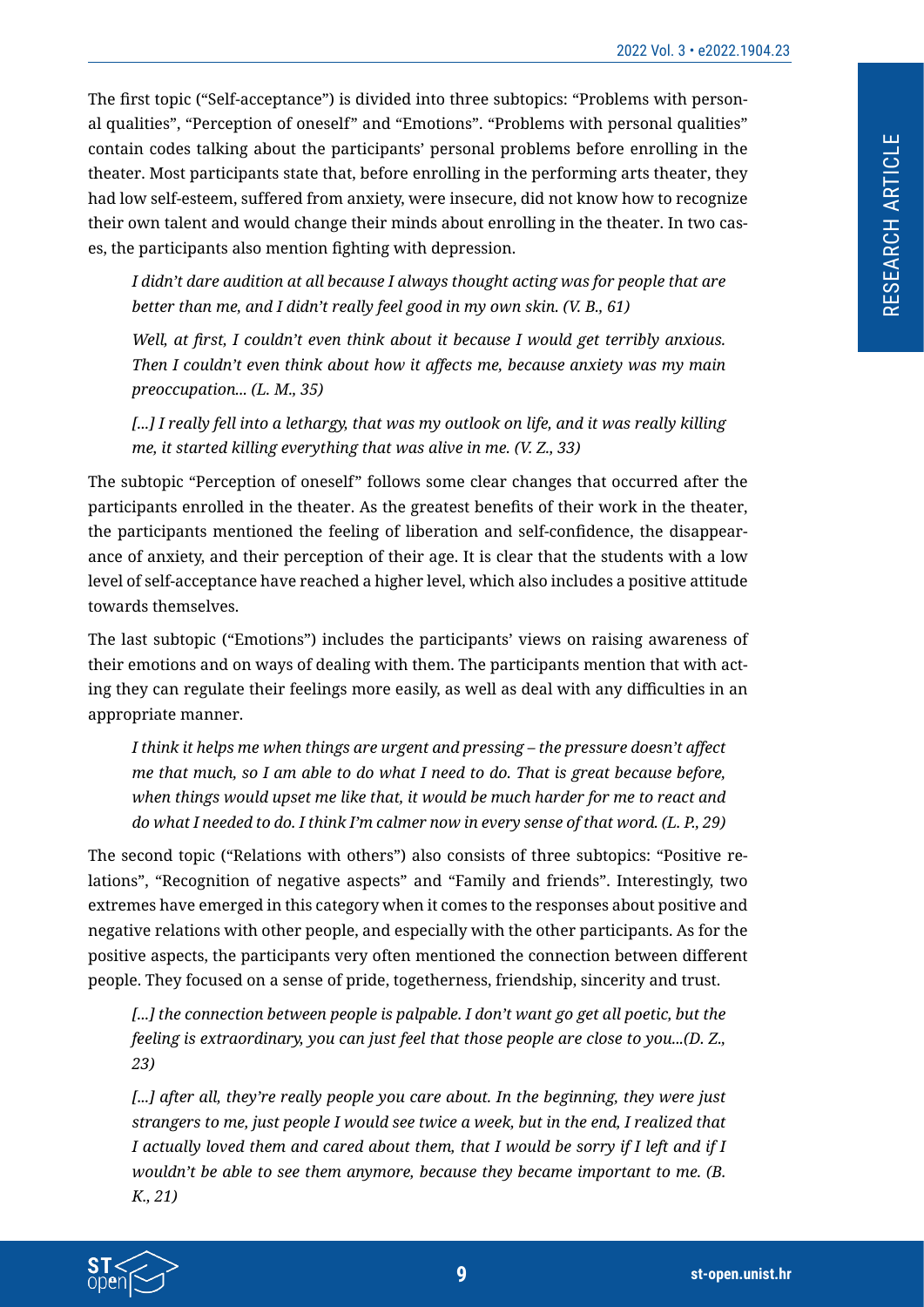*After the rehearsal, when you see these people, you always have the feeling that you are working on something that is bigger than you with them. (D. Z., 23)*

These results are in line with the definition by Ryff and Keyes ([1995](#page-18-0)), who state that people with a high level of positive relations with others have warm, satisfying, and sincere relationships with the people around them. On the other hand, the participants also mentioned some negative aspects. They mostly talked about a lack of accountability of some students, as well as the tendency of some of them to act as leaders and impose their opinions on others.

*[...] but it would sometimes bother me when there would be three or four of us instead of ten, always the same three or four, and we couldn't even do the show or the scenes properly because we always had to wait for someone or something. That is what I remember the most, that is really what most annoyed me. Sometimes, only four of us would show up, and there was supposed to be nine or ten of us, and then we would have to put off a scene for another time... (B. K., 21)*

[...] maybe they aren't even aware of that, you know, when they start suggesting *what they think should be done a little too often, and in the end, it seems like they are the ones holding the class... (M. P., 47)*

The third subtopic ("Family and friends") refers to one's positive relationships outside the performing arts theater, mostly with the people one is close to. The participants mention that their loved ones have noticed some positive changes resulting from their work in the theater, as well as that they encourage them, but they also point out that it is not possible to treat colleagues and family members the same way.

*It's great that my children and my husband support me – they all support me in what I do because they see that it's good for me. (I. Z., 42)*

*They also somehow look at me differently. They used to see only a housewife, a mom, a person who has a job to do and stuff like that. They didn't see this other side of me... (K. R., 53)*

[...] when you get home, you have to change a little bit because you can't interact *with your family that way. (D. Z., 23)*

The third topic ("Autonomy") consisted of four subtopics: "Impact on one's own life", "Time for oneself", "Wrong assumptions of taking care of oneself" and "Work on the role". Although the participants were often surprised by the question of how acting helps them to influence events in their lives and would mostly say that they did not have an answer to that, said positive impact is evident from the other answers they gave, when providing explicit examples of how acting has helped them in life was not necessary.

*And it even affected my private life a lot in terms of fighting all those hot shots and stuck-up people... now I imagine they are a character and think about what character I should be to be able to work with them. That actually worked very well a couple of times. (I. B., 27)*

Other codes include the ways participants act when they have problems with others. They point out that acting helps them develop directness and courage, as well as makes them

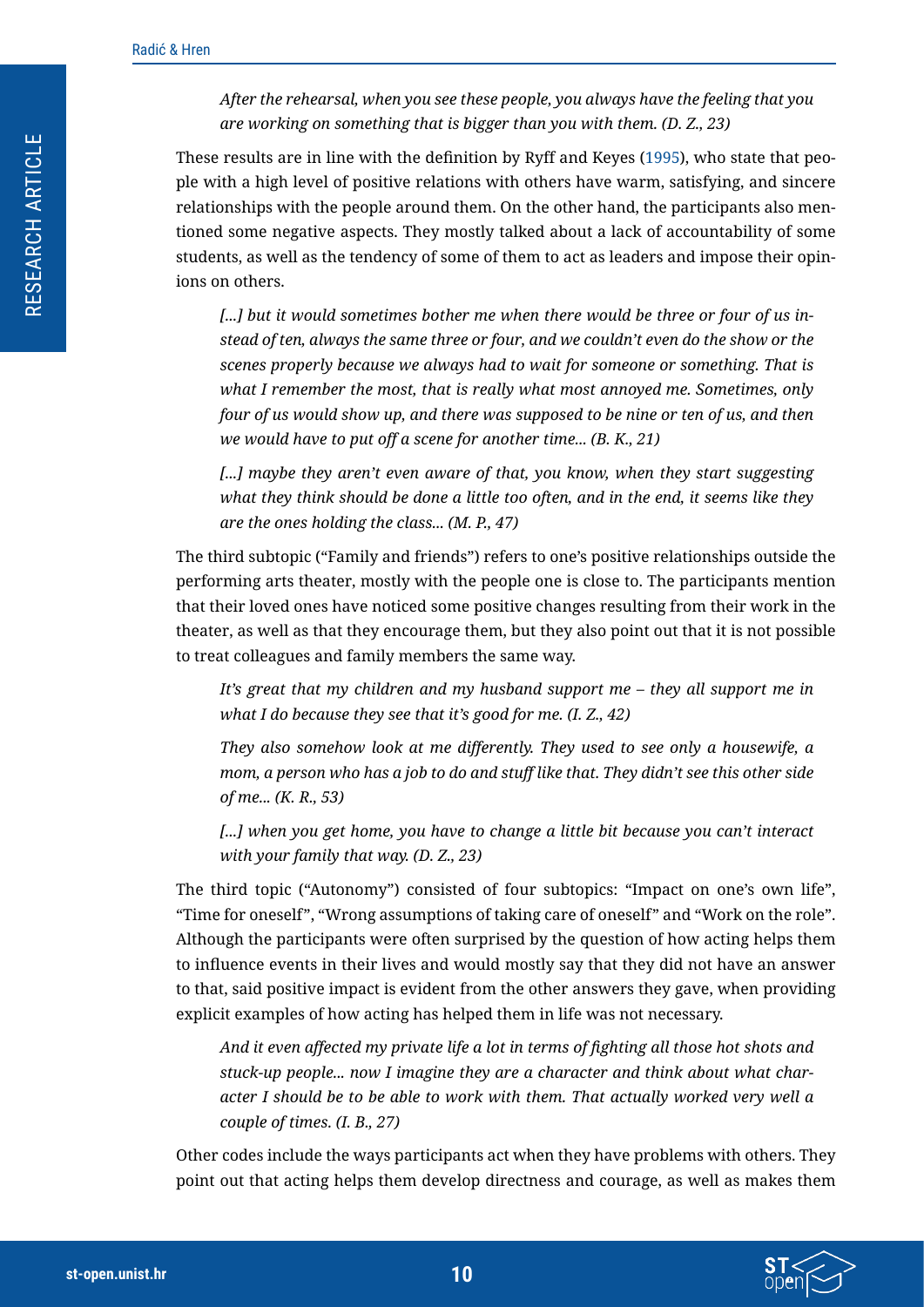think of themselves, feel their own values, etc. Ryff and Keyes ([1995](#page-18-0)) state that people with a high level of autonomy are independent, as well as that they set their behaviors and goals by themselves, and that is also evident from the data obtained during this research. The participants talk about how acting helps them be direct with others and stand up for themselves, and they also mention the importance of taking time for oneself and one's interests. Moreover, they point out that taking care of oneself is often equated with selfishness, as well as that people should not make them feel guilty about doing something they enjoy.

*[...] it seems to me that now I don't immediately pass judgment or give my opinion, I don't think it's a waste of time to hear someone out... (G. K., 55)*

*[...] now, I am able to read people much faster and solve problems more directly in some relationships... (I. B., 27)*

*[...] it's not true that when a class ends, I stop thinking about PlayDrama. Me thinking about it lasts for quite a while. If we have a class on Monday, and then not until Thursday, I also live PlayDrama on Tuesday and Wednesday, I don't know, I don't just turn it off, I really care about it. (G. K., 55)*

The question regarding one's work on the role had the aim of examining whether the participants were more guided by the director's instructions or their own feelings. According to Ryff and Keyes [\(1995](#page-18-0)), people with a low level of autonomy are concerned about other people's expectations and assessments and rely on their opinions when making important decisions. All fifteen participants expressed respect for all the directors. In ten cases, we noticed that the participants were more guided by the director's suggestions, nine quotes mention the participants' own feelings, and five mention a combination of the directors' instructions and the participants' personal feelings.

I definitely let them lead in a way  $\langle \cdot \rangle$ . I like when I'm given a frame, I like being in *that frame, but it's mostly because I'm that type of person – when I'm given everything, I don't know what to do... (I. B., 27)*

[...] a lot of us would fall into a trap when one director would say one thing, and *the other ones would say something different. That would confuse us and make us blame everyone, while in fact the point was to listen, to listen to yourself and to deliver that well on scene, and then everyone would tell you you did a good job. (B. K., 21)*

*I combine those things because they want us to add a personal touch to our performance, they want us to improvise, and they only give us a little guidance and want us to create a combination of their suggestions and our personal touch. What I do is I repeat what they say, and add a little of my personal touch to it, because that seems more interesting to me. (L. M., 35)*

The fourth topic ("Environmental Mastery") consists of four subtopics: "New Opportunities", "Negative Aspects", "Work" and "Facing Problems". The topic "New Opportunities" includes the participants' answers regarding new acting opportunities outside the performing arts theater. They mention that acting helps them in everyday situations where com-

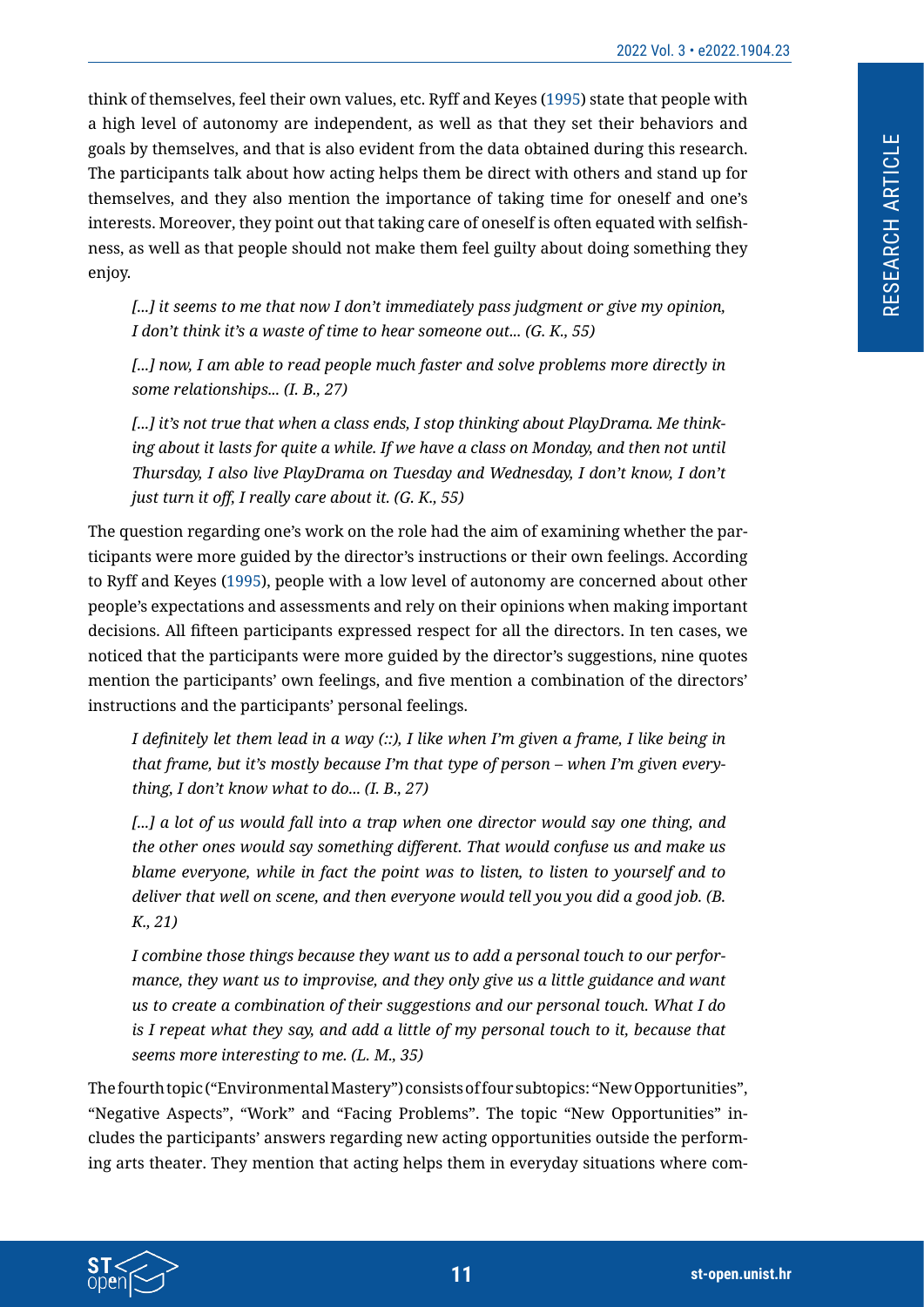munication is necessary, as well as that it helps them overcome certain challenges and provides them with the opportunity to work on different films, series and in theaters.

[...] doors are always opening, because acting does not only open new doors, but it *also occasionally requires them. From project to project or in general, it actually fits into this item regarding personal growth because acting asks you to behave based on what it requires you to do. (D. Z., 23)*

*[...] I appeared in a couple of music videos and auditioned for a couple of films – it opens doors for you, for sure, because everything is connected now... (L. M., 35)*

In the topic "Negative aspects", the participants also mention their negative views pertaining to environmental mastery, such as a lack of time management. They also encountered prejudices about acting – they claim that others sometimes believe they are involved in acting in order to be able to "pretend" and lie in their daily lives as well.

*[...] when people hear that someone is involved in acting, they immediately think... if someone who is not involved in acting was sitting here, they would laugh and think that I use acting to be able to pretend in my daily life. (V. B., 61)*

*[...] people looking at it from the sidelines think that it is much easier than it actually is. I also used to believe that until I came here, until I actually realized what an actor has to go through in order to deliver an emotion and all that... (L. Š., 25)*

In the subtopic "Work", the participants talk about how acting helps them in the workplace, especially when it comes to the development of speaking skills. They also mention the fact that they are able to make a positive first impression, as well as some other benefits, such as different job opportunities and the opportunity to participate in different projects.

*Let's say it helps me in my work. Our vocation also involves public performances in front of children, and you always need to present things a little differently to children, you shouldn't approach them rigidly, but adjust your acting, your tone, and so on. (K. R., 53)*

The fourth subtopic ("Facing problems") includes statements about how the participants deal with different unpleasant situations and people. They state that acting helps them recognize which people suit them and which do not more easily, that they are more open and calmer when resolving conflicts, and that they can deal with inconvenient situations more calmly.

*The people who suited me still do, but now it's easier for me to deal with the ones who don't too. (I. B., 27)*

*[...] the fact is that it calms me down, I try to understand the other person and I do not react impulsively, like: "Get away from me, I'm not interested in what you say". I try and find a nicer way to avoid all that and still be content. (N. K., 25)*

Ryff and Keyes ([1995](#page-18-0)) define the environmental mastery factor as an individual's ability to manage events in their life on their own. Such people know how to take advantage of the opportunities they are offered or create their own opportunities. A high level of this factor can be seen in the participants' responses where they mention how they took advantage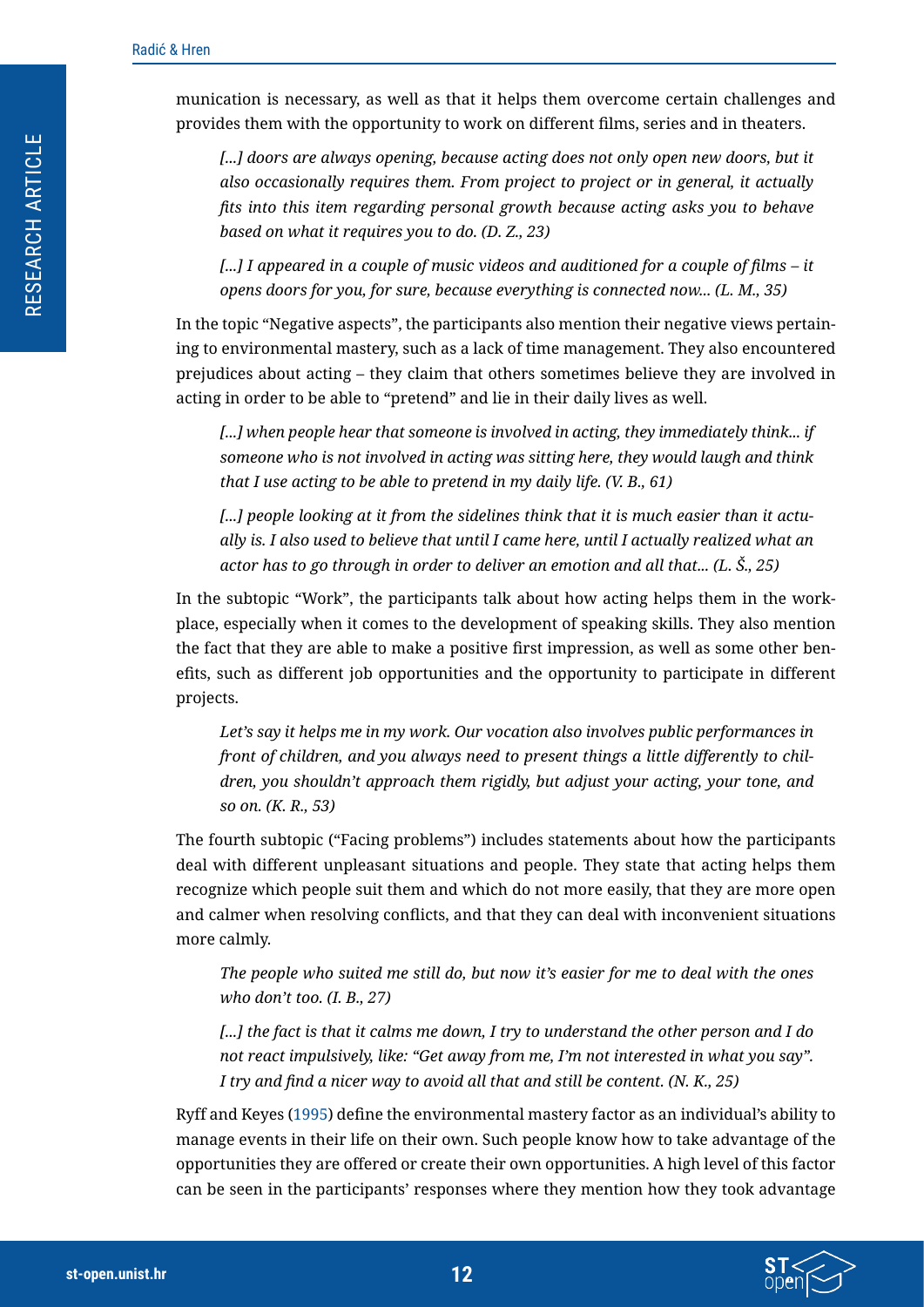of the opportunities and jobs they got though acting, as well as how they created career opportunities for themselves, for instance by developing their speaking skills.

The fifth topic ("Purpose in life") consisted of four subtopics: "Approach to acting", "Continued engagement", "Work process" and "About life". The topic "Approach to acting" deals with the participants' thoughts on how for them, acting is a job just like any other, or that it is more than just a hobby. The topic "Continued engagement" shows the participants' desire to continue being members of the performing arts theater, as well as a fear of sorts, namely caused by a lack of other activities that they would like to do if they were not members of the performing arts theater.

*[...] on the other hand, just like any other profession that a person would like to be involved in and does it right, it certainly can and will have a therapeutic effect on that person, because we all know what it's like when you do something you love properly. It is great. (D. Z., 23)*

*People usually say: "Oh, that's a great way to blow off steam." I don't like it when they say that. For me, a way to blow off steam would be running or doing exercises. Here, you create something. (V. B., 61)*

In the subtopic "Work process", we noticed that, according to the participants, the work process is more important than the final product, i.e., the final performance. They state that working with the directors and other students requires patience, time and repetition, but that they enjoy the process even more than performing in the final show.

*I really adore shows, I love a full theater, but that really the last thing on my list. This whole process is in fact what I find especially interesting. My relationships with people, those relationships as they develop both on and off stage, well, that's what's I find truly amazing. (V. B., 61)*

*It taught me patience and that some things take time to build, you need to wait, and repeat stuff a lot – you really do need a lot of patience... (L. P., 29)*

In the topic "About life", the participants talk about their values in life, how PlayDrama enriches their lives, and about expanding their horizons with other activities. All participants take their involvement in acting seriously and state that acting truly fulfills, opens and enriches their lives.

*[...] this year, when we all got together at the beginning, I've even said: "PlayDrama's really changed my life in a way." (V. Z., 33)*

[...] and it seems to me that everyone is trying to be a better person than they are *now. I don't think anyone is pretending to be better than they are – they are really trying to be better than they are. Take me, for example – I believe that I'm trying to be a better man than I am now. (P. M., 34)*

*[...] it's mostly that I met some people and experienced some things I never thought* I would, I never thought I would get to take part in some of those things, so it defi*nitely did enrich my life. (P. M., 34)*

According to Ryff and Keyes ([1995\)](#page-18-0), people with a high level of purpose in life have goals and a sense of focus towards them, as well as beliefs that give their lives meaning. Such

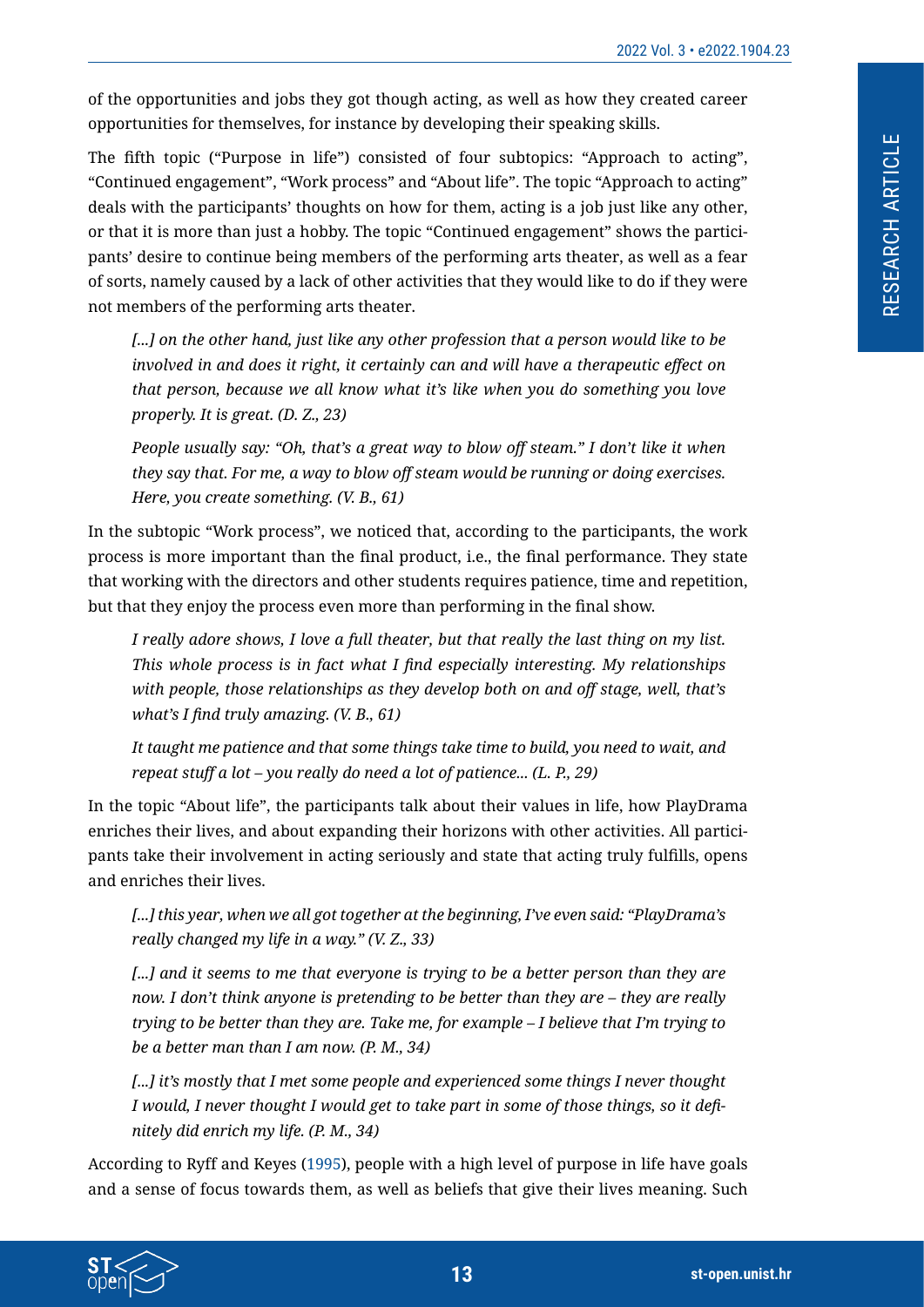persons have their own aspirations. From the data we obtained, it is evident that acting helps the participants develop a purpose in life. They see acting as a real treasure and even mention how it changed their lives in a number of ways.

The sixth topic ("Personal Growth") consists of four subtopics: "Text", "Competences", "Body" and "Room for progress – more". In the subtopics of the topic "Text", the participants talk about the benefits of the drama script they are working on in the theater. They mention how the text teaches them valuable lessons for life, as well as how it helps them strengthen their memory.

*[...] we always draw lessons from the texts we are given, especially when we dig a little deeper...you can definitely learn some valuable lessons for life from them. (D. Z., 23)*

*[...] so, I am this many years old, hmm, I like this PlayDrama quite a bit, and I could... well, here I'm actually working on making my brain work as long as possible and trying to age well, so to speak. (G. K., 55)*

The subtopic "Competences" has the most codes in the entire research – as many as nine. The greatest competencies they have acquired while working in the theater are the fact that they are working on themselves and becoming aware of their own potential. The students also mentioned the following competencies: enjoyment, creative process, new views of art, focus, maturity, active listening, and work on their ego. In addition to mental and emotional competencies, the participants also mention their bodies as training grounds for personal growth. As many as eleven quotes mention the participants' physical development within the performing arts theater. Learning new skills was mentioned twice, and the development of speaking skills such as diction and precision in expression was mentioned four times.

*[...] first, I somehow became more aware of my potential. I can do it, I can get out in front of the audience, not get confused, not forget the text. I am a little anxious at the beginning, but then it passes. I consider that to be quite a victory. (K. R., 53)*

[...] and even in situations where you have to get physical with someone, I used to *be like: "Come on, don't hug or kiss me, please", which goes away with age, and now that's not a problem for me at all. (M. P., 47)*

*It helped me accept myself and my body exactly as it is. (I. Z., 42)*

*[...] I know how to wait, where to put a comma, where to pause, I known how to break a sentence into five, six words, I known to be concrete and clear. (G. K., 55)*

It is interesting that the participants also mention opportunities for further progress – they state that there are qualities that they have not fully developed yet. Those include continuous work on self-confidence, relaxation and liberation.

*[...] I maybe lack, well, not maybe, but definitely – I would say I lack self-confidence. I guess you lack it your whole life, I don't know. (V. B., 61)*

*Even though I've been a part of this for years, I still feel like, well, like I need time to loosen up – that is something I became aware of... (M. P., 47)*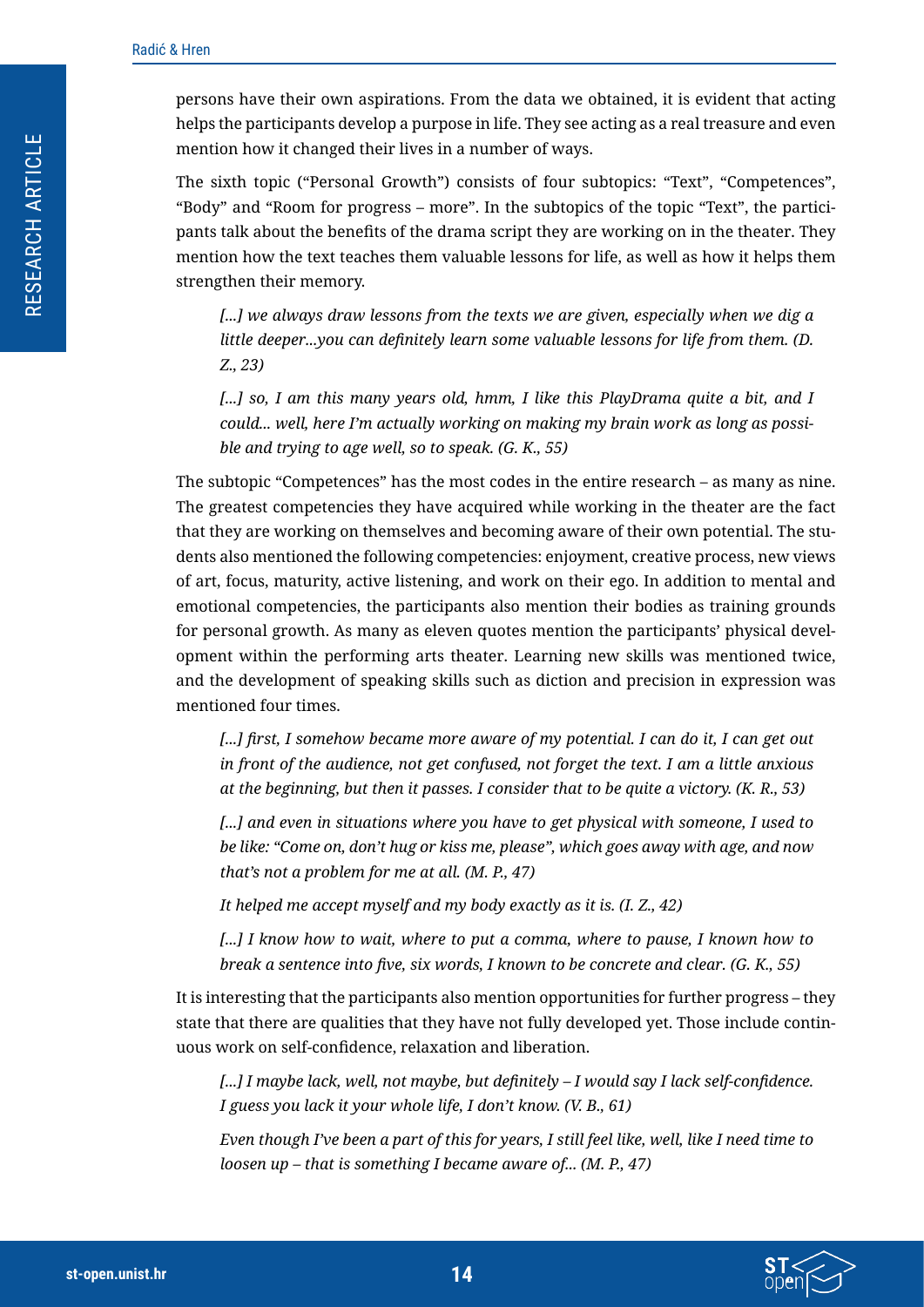RESEARCH ARTICLE

RESEARCH ARTICLE

Ryff and Keyes [\(1995\)](#page-18-0) point out that people with a high level of personal growth feel like they are continuously improving. They see themselves growing and progressing, they are open to new experiences, and they know how to realize their potential. The students of the performing arts theater recognize personal progress over time, and realize that there are also qualities they can further improve.

The seventh topic, titled "Reasons for enrollment in the theater", pertains to the reasons why the participants got into acting. The category is divided into two topics: "Love of acting" and "other Reasons". In ten quotes, the participants stated that they have always had a certain interest in acting and the arts in general, while in more detailed answers it was noted that the participants have been unconsciously engaging in acting throughout their lives, as well as that they have been showing interest in performing arts since their childhood or youth. On the other hand, some participants enrolled in the theater for different reasons. These include the need to cope with anxiety in the work environment and the need to cope with difficult situations in life. Four quotes mention that the participants enrolled in the performing arts theater at the urging or suggestion of friends and acquaintances. It is interesting to note that in four quotes, the students expressed regret that they had not enrolled in the performing arts theater earlier.

*But when I think about it, my closest girlfriends and I, even when we were little, in the first, second grade, we always played pretending we were in a theater. (V. B., 61)*

*[...] I think I'm theatrical in a way and prone to, how to say it – I wouldn't say prone to drama, but I can draw some comedic elements out of situations, entertain people a little and so on. (M. O., 49)*

*It was four years ago, when a bad thing happened to me – I was looking for a way to avoid falling into this deep sadness, into depression. (K. R., 53)*

The eighth and last topic ("Participants' progress") consisted of two subtopics, namely "Acting" and "Personality". The participants state that the biggest advantage they noticed in other participants, as well as in themselves, is getting rid of theatricality. They comment on the progressive shift from caricatured, exaggerated and overemphasized acting to the more natural stage expression that comes from experiencing the character's inner self. They also noticed the development of talent in some students, as well as easier compliance with the director's instructions.

*[...] and in some of those pro-amateur situations where there is a lot of caricature, a lot of everything, a lot of exaggeration, a lot of gags and so on, so when I came* here, I had to get rid of all of that in the first, second, third year...as they say: "Stop, *you don't have to do anything, just follow the things on the inside, inner speech, inner monologue, inner this, that", and basically, when I started applying these techniques and methods, improvisations, etudes and all that... (G. K., 55)*

When it comes to the topic of "Personality", the participants point out that the most obvious change they noticed in other students is how they loosened up. By that, they mean that the students became less introverted, shy, and fearful of other people's opinions.

*[...] she, in my opinion, opened up so much, made so much progress, that's how I saw it. For example, she is like a flower that blossomed, I don't know, I actually*

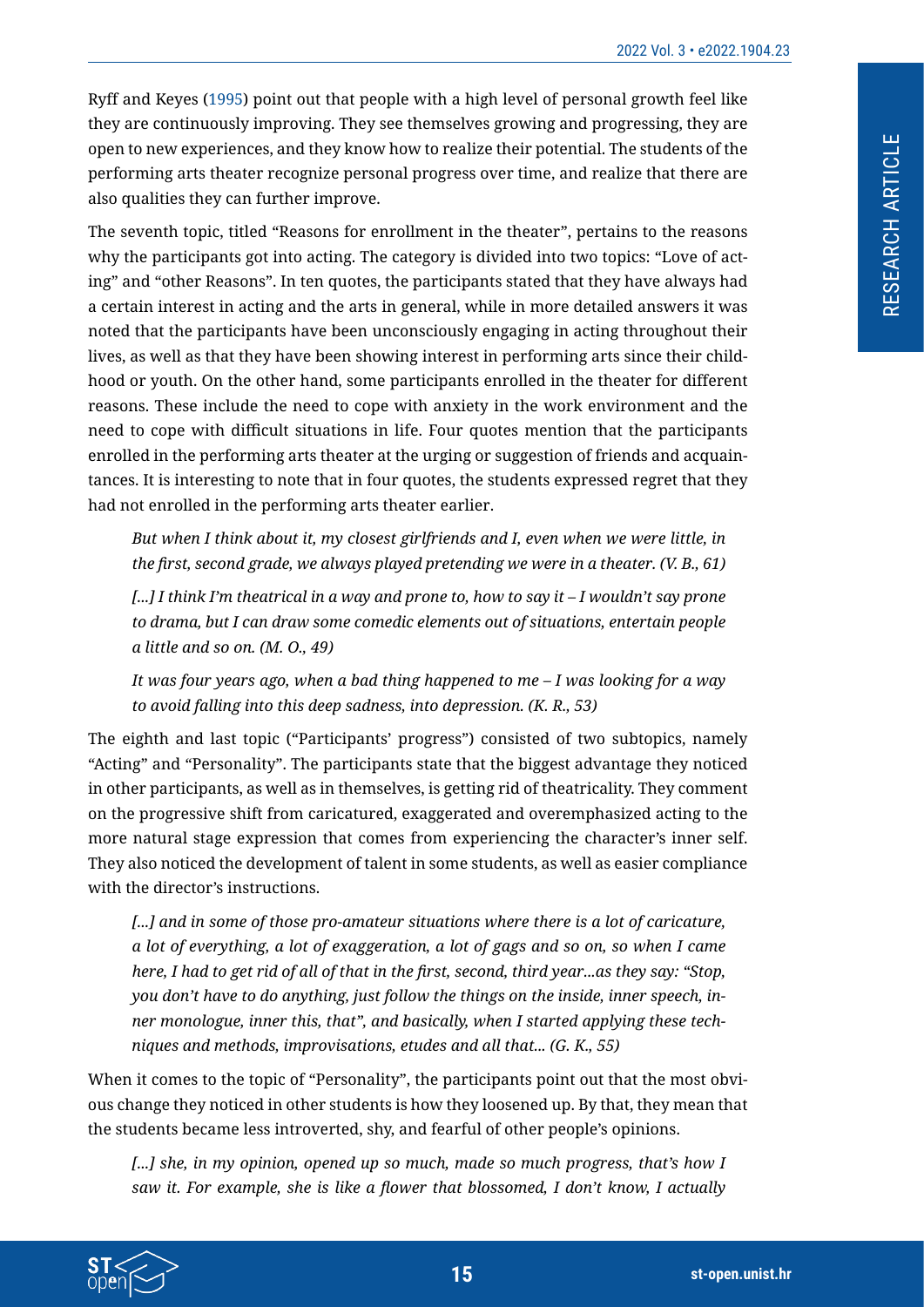*started crying after the show when I realized how much she opened up, how relaxed she was, how present, how, I guess, good she felt during all of that... (V. Z., 33)*

#### **Discussion**

This study aimed to explore the associations between psychological wellbeing and dramatic arts. The obtained results show how acting is related to various benefits. The participants stated that the most obvious benefits of acting are an increase in self-confidence, a decrease in anxiety levels, a connection with other people, courage, awareness of one's own capabilities, loosening up and physical development. Interestingly, the obtained data show that the participants believe that acting helped them recognize certain negative aspects such as a lack of accountability of other students, people "pretending" in everyday life, and facing prejudices about acting. Furthermore, in line with existing knowledge (e.g. [Liebmann, 1996](#page-18-12)) the participants reported that through acting they learned how to deal with conflicts with other people in an appropriate manner. The obtained results speak in favor of the fact that the inclusion of art in everyday life can enrich the realization of human potential and thus help improve one's well-being ([Ryff, 2018](#page-18-2); [Funch, 2021\)](#page-18-13). Acting as an art form seems to be an appropriate choice because at its core, it requires that the actors learn more about themselves ([Ward, Connolly, & Meyer, 2013\)](#page-18-14). An actor must be aware of and accept their good and bad character traits, create and nurture positive relationships with colleagues, be independent and regulate their own behavior from within, and not be guided by other people's expectations. An actor also has to master their environment in such a way that they can perceive and take advantage of the given opportunities or develop their own. One's goals in professional and private life should be accompanied by a sense of focus towards them. An actor, as a person who is constantly working on themselves, should be aware of their continuous development and know how to use their own abilities. Although the students of the PlayDrama Performing Arts Theater are not training to be professional actors, the goals they have and the paths they are taking are not at all amateurish. The approach to working on each role is gradual and serious, which was also noticed by the participants, who often point out that to them, acting is more than just a hobby.

Participants in this study were not professionals and belonged to different age groups, from early school age to older age. We believe that our obtained results have implications in observing their acting through the prism of lifelong learning.

According to Vekić (2015), lifelong learning is a process of intentional and unintentional acquisition of knowledge and skills, as well as of development of attitudes, which takes place throughout one's life, namely with the purpose of personal, social or professional progress. The notion of lifelong learning refers to several different points of view. One of them is cited by Cropley et al. ([1979](#page-17-5)) who talks about the instrumental and non-instrumental vision. The instrumental vision defines lifelong learning as a way to achieve certain concrete and practical goals, such as improving one's vocational skills, greater work efficiency, higher living standards, increased enjoyment of leisure time, etc. ([Cropley et al.,](#page-17-5)  [1979\)](#page-17-5). On the other hand, the non-instrumental vision emphasizes the importance of life-

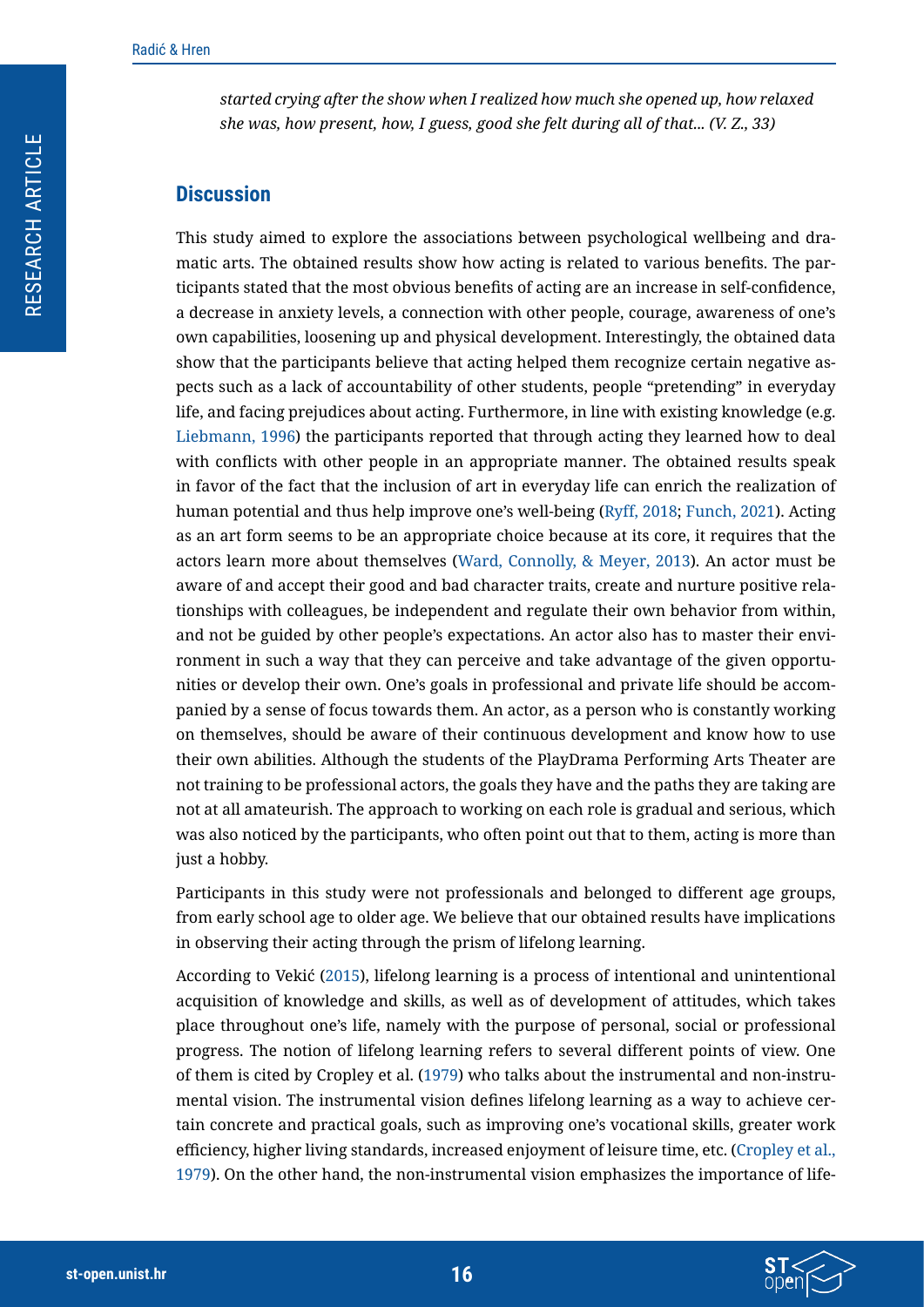long learning for the development of education itself, not as a means to an end, but as an end in itself, namely with an emphasis on spiritual rather than material benefits ([Cropley](#page-17-5)  [et al., 1979\)](#page-17-5). In this sense, our study demonstrated both aspects of lifelong learning demonstrating the beneficial potential of adults' engagement with dramatic expression.

In 2006, the European Parliament and the Council adopted a recommendation on key competences for lifelong learning. One of its eight competences is cultural awareness and expression. According to the recommendation, this competence is defined as acknowledging the importance of creative expression of ideas, experiences and feelings in various forms such as music, reproductive arts, literature and visual arts. This competence refers to the appreciation and enjoyment of works of art, as well as to self-expression in different media using one's innate abilities ([Recommendation of the European Parliament and of the](#page-18-15)  [Council, 2010](#page-18-15)).

In addition to developing stage and artistic qualities, work in the dramatic arts in the performing arts theater contributes to the psychological well-being of the students, and at the same time affects their lifelong learning. The students of the performing arts theater learn through various activities: from struggling to accept their own weaknesses and shortcomings, to working on getting rid of anxiety, accepting their character traits, strengthening their virtues, developing positive relationships with colleague actors and directors, physical work, dealing with negativity, and developing speaking and acting skills. In many aspects of work in the dramatic arts, the participants learn in a disorganized and unintentional way. Therefore, this can also be considered unintentional learning and self-education. The connection between lifelong learning and work in the performing arts theater is supported by the fact that most of the interviewed students gave priority to the process working on a play rather than the final result, i.e., the play itself. It can also be noted that this is a process of lifelong learning where the focus is on learning and developing one's own abilities and skills, and not on institutions and structures.

Our study showed that participation in drama activities can be closely related to participants' well being. This calls for re-consideration and inclusion of dramatic activities in both official and un-official educational curricula. Current state of official education leaves drama on the margin ([Hanson & Health, 1998](#page-18-5)) reserved only for especially motivated individuals and/or professionals while the true participatory potential of dramatic activity is unfortunately lost. We believe that our study adds to the body of knowledge pointing into a different direction where playfulness and self exploration that drama can offer may be enacted by many for the benefit od all.

### **Conclusion**

In 1989, Carol Ryff offered a vision of psychological well-being as a field of interaction between six different factors of human life that affect a person's understanding of themselves. These factors include self-acceptance, positive relations with others, autonomy, environmental mastery, purpose in life, and personal growth. Art is associated with psychological well-being because artistic expression has a strong positive impact on human health and well-being. The reason for this is the fact that throughout history, people have

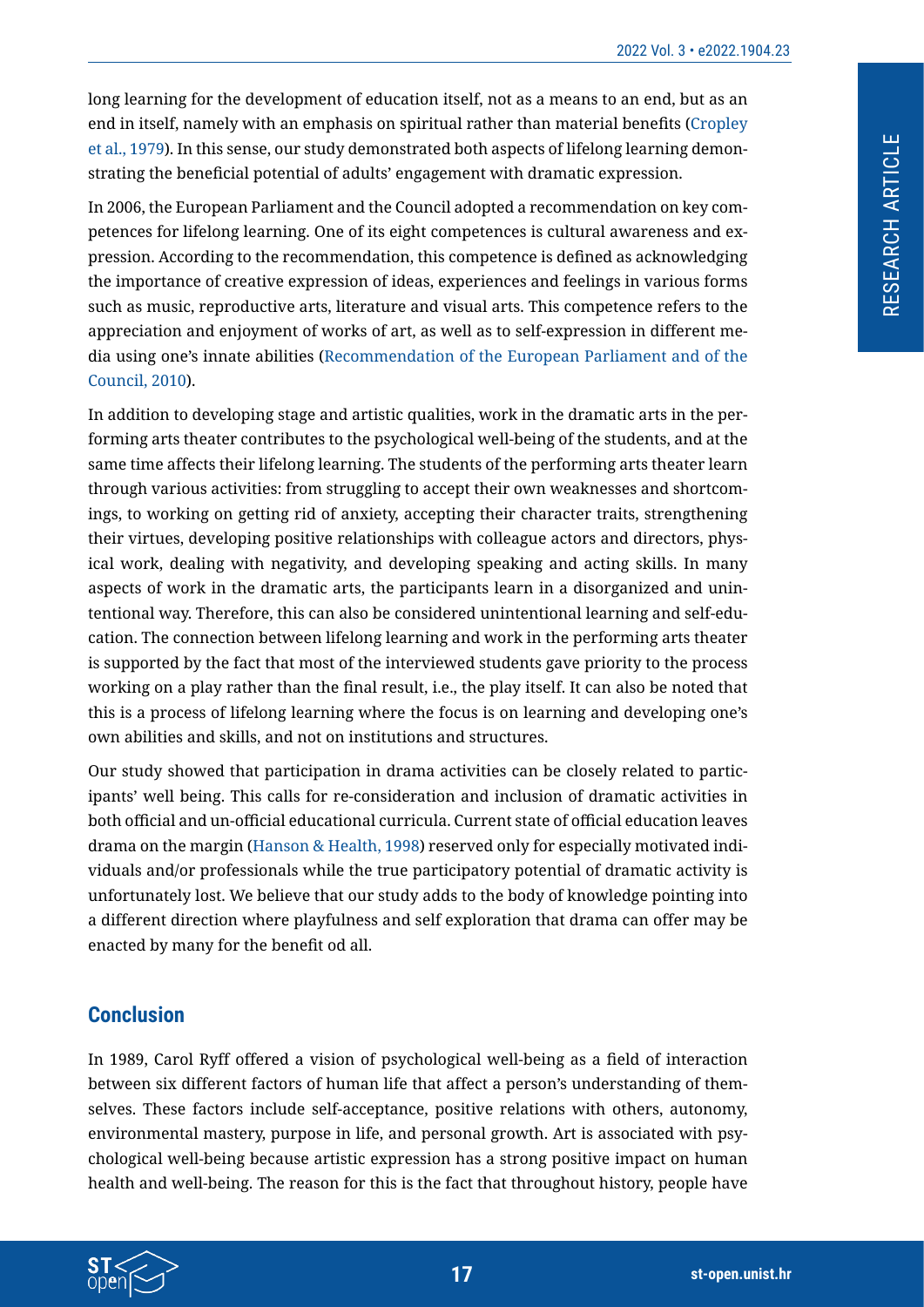had the need to express themselves creatively and create, either out of a desire to express their problems, fears and doubts, or out of joy and in order to evoke joy. Previous research showing the connection between well-being and art has shown that "active" participation in drama workshops, as well as attending theater performances, has a beneficial effect on one's own perception of psychological well-being. The goal of this paper was to examine the experiences of students of the PlayDrama Performing Arts Theater pertaining to the impact of work in the dramatic arts on their psychological well-being. The results have shown that acting contributes to the participants' psychological well-being. The obtained data indicate many advantages of including art in one's everyday life.

**Provenance:** Submitted. This manuscript is based on the master's thesis by Bruna Radić at the University of Split, Faculty of Humanities and Social Sciences, and deposited in the Dabar repository (https://urn.nsk.hr/urn:nbn:hr:172:950815).

Peer review: Externally peer reviewed.

**Received:** 4 December 2021 / **Accepted:** 9 February 2022 / **Published online:** 18 February 2022.

**Funding:** This research received no specific grant from any funding agency in public, commercial or not-for-profit sectors.

**Ethics approval:** The research was approved by the Ethics Committee of the Faculty of Humanities and Social Sciences in Split.

**Authorship declaration:** Both BR and DH participated in research planning; BR conducted the interviews; both BR and DH participated in data analysis. BR wrote the paper, and DH provided a critical review of the text. Both authors have given their consent to send the paper to the journal and guarantee the authenticity of the data on which the paper is based.

**Competing interests:** The authors completed the ICMJE Unified Competing Interest form (available upon request from the corresponding author), and declare no conflicts of interest.

#### **ORCID**

Darko Hren @ https://orcid.org/0000-0001-6465-6568

#### **References**

- <span id="page-17-2"></span>Bradburry-Jones, C., Breckenridge, J., Clark, M. T., Herber, O. R., Wagstaff, C., & Taylor, J. (2017). The state of qualitative research in health and Social Science Literature: A focused mapping review and synthesis. *International Journal of Social Research Methodology, 20*(6), 627–645. doi[:10.108](https://doi.org/10.1080/13645579.2016.1270583) [0/13645579.2016.1270583](https://doi.org/10.1080/13645579.2016.1270583)
- <span id="page-17-4"></span>Braun, V., & Clarke, V. (2006). Using thematic analysis in psychology. *Qualitative Research in Psychology, 3*(2), 77–101. doi[:10.1191/1478088706qp063oa](https://doi.org/10.1191/1478088706qp063oa)
- <span id="page-17-3"></span>Brinkman, S., & Kvale, S. (2014). *InterViews: learning the craft of qualitative interviewing*. Thousand Oaks, California: SAGE.
- <span id="page-17-0"></span>Crawford, P., Brown, B., Baker, C., Tischler, V., & Abrams, B. (2015). *Health Humanities*. London, UK: Palgrave Macmillan.
- <span id="page-17-5"></span>Cropley, A. J., Gelpi, E., Lengrad, P., Pfluger, A., Richmond, K., Srock, A. K., & Suchodolski, B. (1979). *Lifelong education; a stocktaking*. Hamburg, Germany: UNESCO Institute for Education.
- <span id="page-17-1"></span>Edmondson, A. C. (2004). Psychological safety, trust, and learning in organizations: A Group-Level Lens. In R. M. Kramer & K. S. Cook (Eds.), *The Russell Sage Foundation series on trust. Trust and distrust in organizations: Dilemmas and approaches* (pp. 239–72). Russell Sage Foundation.